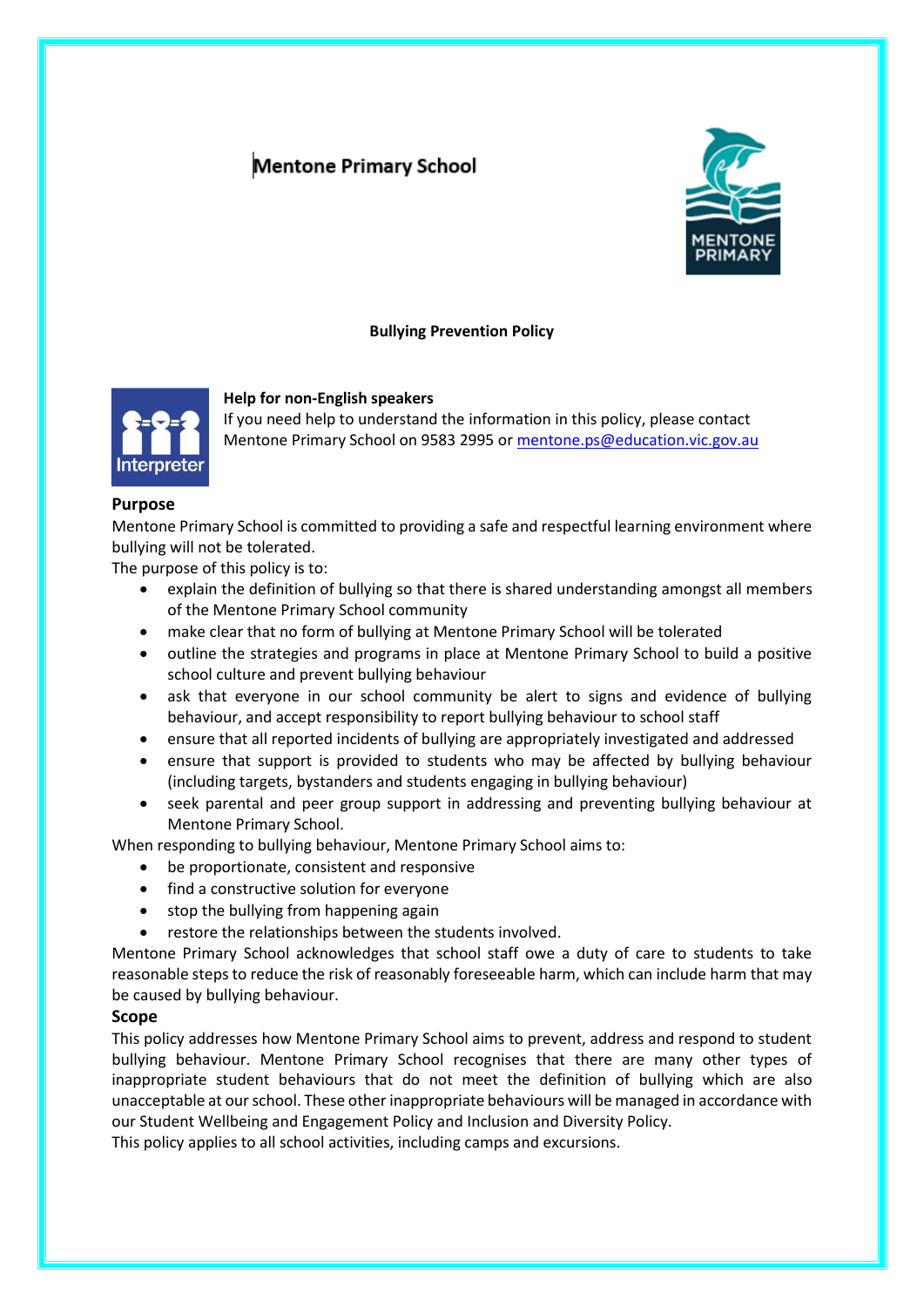# **Policy**

# **Definitions**

## **Bullying**

In 2018 the Education Council of the Council of Australian Governments endorsed the following definition of bullying for use by all Australian schools:

*Bullying is an ongoing and deliberate misuse of power in relationships through repeated verbal, physical and/or social behaviour that intends to cause physical, social and/or psychological harm. It can involve an individual or a group misusing their power, or perceived power, over one or more persons who feel unable to stop it from happening.*

*Bullying can happen in person or online, via various digital platforms and devices and it can be obvious (overt) or hidden (covert). Bullying behaviour is repeated, or has the potential to be repeated, over time (for example, through sharing of digital records)*

*Bullying of any form or for any reason can have immediate, medium and long-term effects on those involved, including bystanders. Single incidents and conflict or fights between equals, whether in person or online, are not defined as bullying.* 

Bullying has three main features:

- It involves a misuse of power in a relationship
- It is ongoing and repeated, and
- It involves behaviours that can cause harm.

#### Bullying can be:

- 1. *direct* physical bullying e.g. hitting, tripping, and pushing or damaging property.
- 2. *direct* verbal bullying e.g. name calling, insults, homophobic or racist remarks, verbal abuse.
- 3. *indirect* bullying e.g. spreading rumours, playing nasty jokes to embarrass and humiliate, mimicking, encouraging others to socially exclude a person and/or damaging a person's social reputation or social acceptance.

*Cyberbullying* is direct or indirect bullying behaviours using digital technology. For example via a mobile device, computers, chat rooms, email, social media, etc. It can be verbal, written and include images, video and/or audio.

## **Other distressing and inappropriate behaviours**

Many distressing and inappropriate behaviours may not constitute bullying even though they are unpleasant. Students who are involved in or who witness any distressing and inappropriate behaviours should report their concerns to school staff and our school will follow the Student Wellbeing and Engagement Policy and Inclusion & Diversity Policy.

*Mutual conflict* involves an argument or disagreement between people with no imbalance of power. In incidents of mutual conflict, generally, both parties are upset and usually both want a resolution to the issue. Unresolved mutual conflict can develop into bullying if one of the parties targets the other repeatedly in retaliation.

*Social rejection or dislike* is not bullying unless it involves deliberate and repeated attempts to cause distress, exclude or create dislike by others.

*Single-episode acts* of nastiness or physical aggression are not the same as bullying. However, single episodes of nastiness or physical aggression are not acceptable behaviours at our school and may have serious consequences for students engaging in this behaviour. Mentone Primary School will use its Student Wellbeing and Engagement Policy to guide a response to single episodes of nastiness or physical aggression.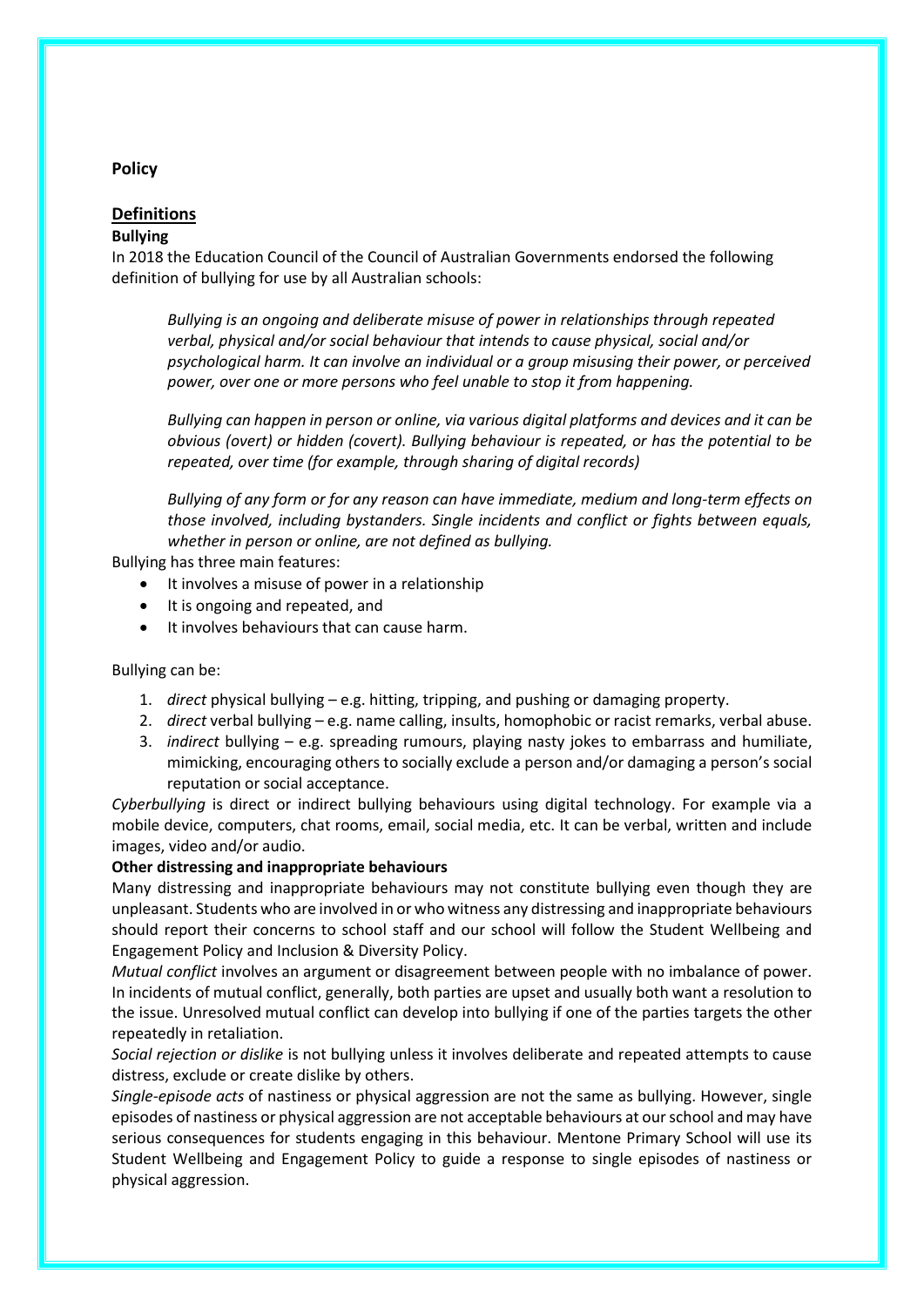*Harassment* is language or actions that are demeaning, offensive or intimidating to a person. It can take many forms, including sexual harassment and disability harassment. Further information about these two forms of harassment, including definitions, is set out in our Inclusion and Diversity Policy. Harassment of any kind will not be tolerated at Mentone Primary School and may have serious consequences for students engaging in this behaviour. Mentone Primary School will use its Student Wellbeing and Engagement Policy to guide a response to students demonstrating harassing behaviour, unless the behaviour also constitutes bullying, in which case the behaviour will be managed in accordance with this Bullying Prevention Policy.

# **Bullying Prevention**

Mentone Primary School has a number of programs and strategies in place to build a positive and inclusive school culture. We strive to foster a school culture that prevents bullying behaviour by modelling and encouraging behaviour that demonstrates acceptance, kindness and respect.

Bullying prevention at Mentone Primary School is proactive and is supported by research that indicates that a whole school, multifaceted approach is the most effect way to prevent and address bullying. At our school:

- We have a positive school environment that provides safety, security and support for students and promotes positive relationships and wellbeing.
- We strive to build strong partnerships between the school, families and the broader community that means all members work together to ensure the safety of students.
- The whole school Restorative Justice Practice Program aims to minimise bullying and teach strategies to prevent students from developing bullying behaviours and support students who are subjected to bullying behaviours.
- Teachers implement classroom strategies to build cooperative and assertive skills for students. Relationship circles are used in every classroom each day.
- Teachers incorporate classroom management strategies that discourage bullying and promote positive behaviour.
- A range of year level incursions and programs are planned for each year to raise awareness about bullying and its impacts.
- In the classroom, our social and emotional learning curriculum teaches students what constitutes bullying and how to respond to bullying behaviour assertively. This promotes resilience, assertiveness, conflict resolution and problem solving.
- The Buddies Program encourages positive relationships between students in different year levels. We seek to empower students to be confident communicators and to resolve conflict in a non-aggressive and constructive way.
- Students are encouraged to look out for each other and to talk to teachers and older peers about any bullying they have experienced or witnessed.

For further information about our engagement and wellbeing initiatives, please see our Student Wellbeing and Engagement policy/Student Engagement Policy.

# **Incident Response**

# **Reporting concerns to Mentone Primary School**

Bullying complaints will be taken seriously and responded to sensitively at our school.

Students who may be experiencing bullying behaviour, or students who have witnessed bullying behaviour, are encouraged to report their concerns to school staff as soon as possible.

Our ability to effectively reduce and eliminate bullying behaviour is greatly affected by students and/or parents and carers reporting concerning behaviour as soon as possible, so that the responses implemented by Mentone Primary School are timely and appropriate in the circumstances.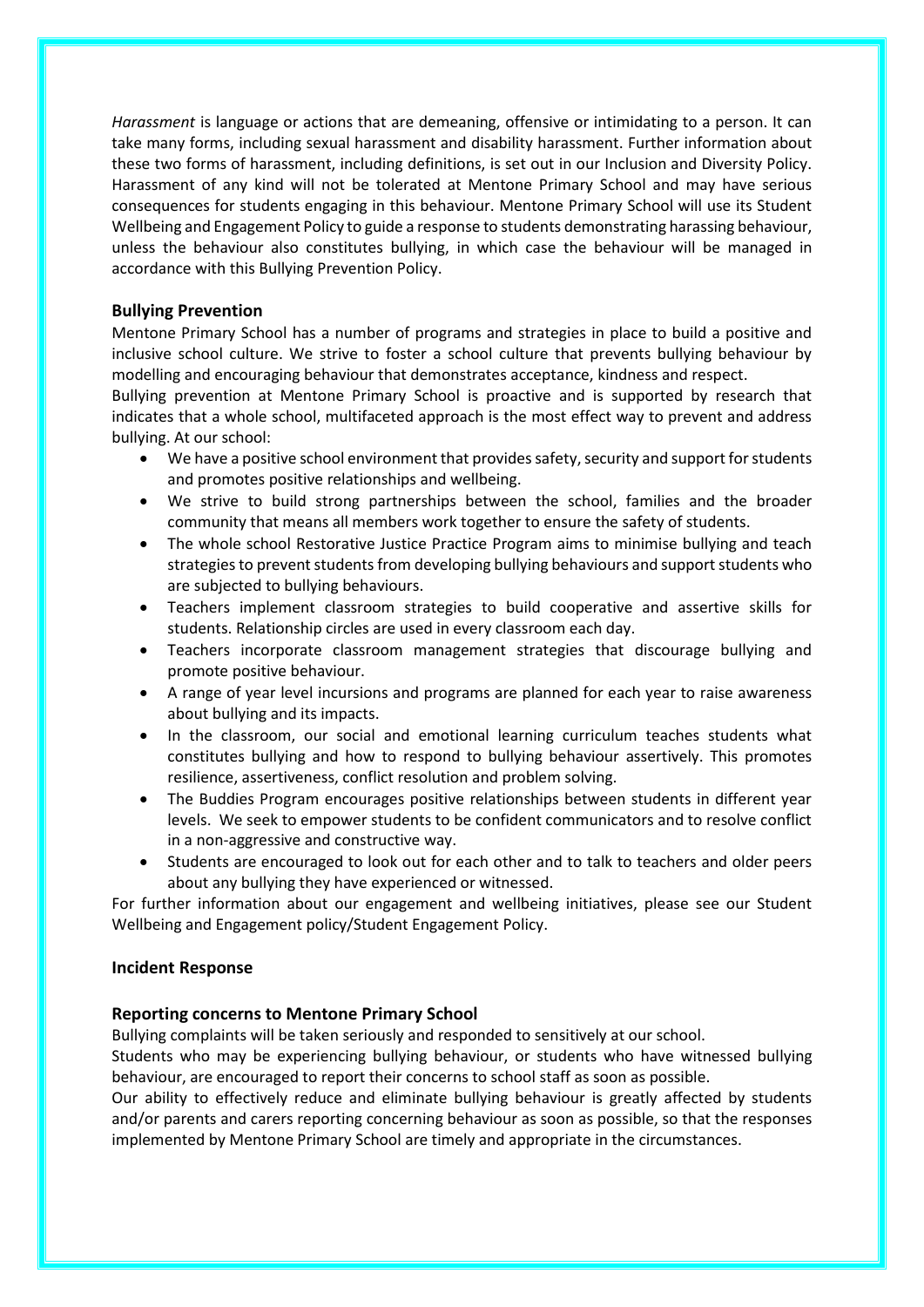We encourage students to speak to their classroom teacher. However, students are welcome to discuss their concerns with any trusted member of staff including other teachers, wellbeing staff, the Assistant Principal or Principal.

Parents or carers who develop concerns that their child is involved in or has witnessed bullying behaviour at Mentone Primary School should contact the Assistant Principal on 9583 2995 or email the school at [mentone.ps@education.vic.gov.au.](mailto:mentone.ps@education.vic.gov.au)

# **Investigations**

When notified of alleged bullying behaviour, school staff are required to:

- 1. record the details of the allegations in Compass and
- 2. inform the classroom teacher and Year Level Coordinator.

The classroom teacher and Year Level Coordinator are responsible for investigating allegations of bullying in a timely and sensitive manner. To appropriately investigate an allegation of bullying, the classroom teacher and Year Level Coordinator may:

- speak to the those involved in the allegations, including the target/s, the students allegedly engaging in bullying behaviour/s and any witnesses to the incidents
- speak to the parents of the students involved
- speak to the teachers of the students involved
- take detailed notes of all discussions for future reference
- obtain written statements from all or any of the above.

All communications with the classroom teacher and Year Level Coordinator in the course of investigating an allegation of bullying will be managed sensitively. Investigations will be completed as quickly as possible to allow for the behaviours to be addressed in a timely manner.

The objective of completing a thorough investigation into the circumstances of alleged bullying behaviour is to determine the nature of the conduct and the students involved. A thorough understanding of the alleged bullying will inform staff about how to most effectively implement an appropriate response to that behaviour.

Serious bullying, including serious cyberbullying, is a criminal offence and may be referred to Victoria Police. For more information, see: [Brodie's Law.](http://www.education.vic.gov.au/about/programs/bullystoppers/Pages/advicesheetbrodieslaw.aspx)

# **Responses to bullying behaviours**

When classroom teacher and Year Level Coordinator has sufficient information to understand the circumstances of the alleged bullying and the students involved, a number of strategies may be implemented to address the behaviour and support affected students in consultation with the Student Wellbeing Team, Wellbeing Coordinator, teachers, SSS, Assistant Principal, Principal or Department of Education and Training specialist staff.

There are a number of factors that will be considered when determining the most appropriate response to the behaviour. When making a decision about how to respond to bullying behaviour, Mentone Primary School will consider:

- the age and maturity of the students involved
- the severity and frequency of the bullying, and the impact it has had on the target student
- whether the student/s engaging in bullying behaviour have displayed similar behaviour before
- whether the bullying took place in a group or one-to-one context
- whether the students engaging in bullying behaviour demonstrates insight or remorse for their behaviour
- the alleged motive of the behaviour, including any element of provocation.

Mentone Primary School may implement all, or some of the following responses to bullying behaviours:

• Offer counselling support to the target student or students, including referral to the Student Wellbeing Team or Principal Class.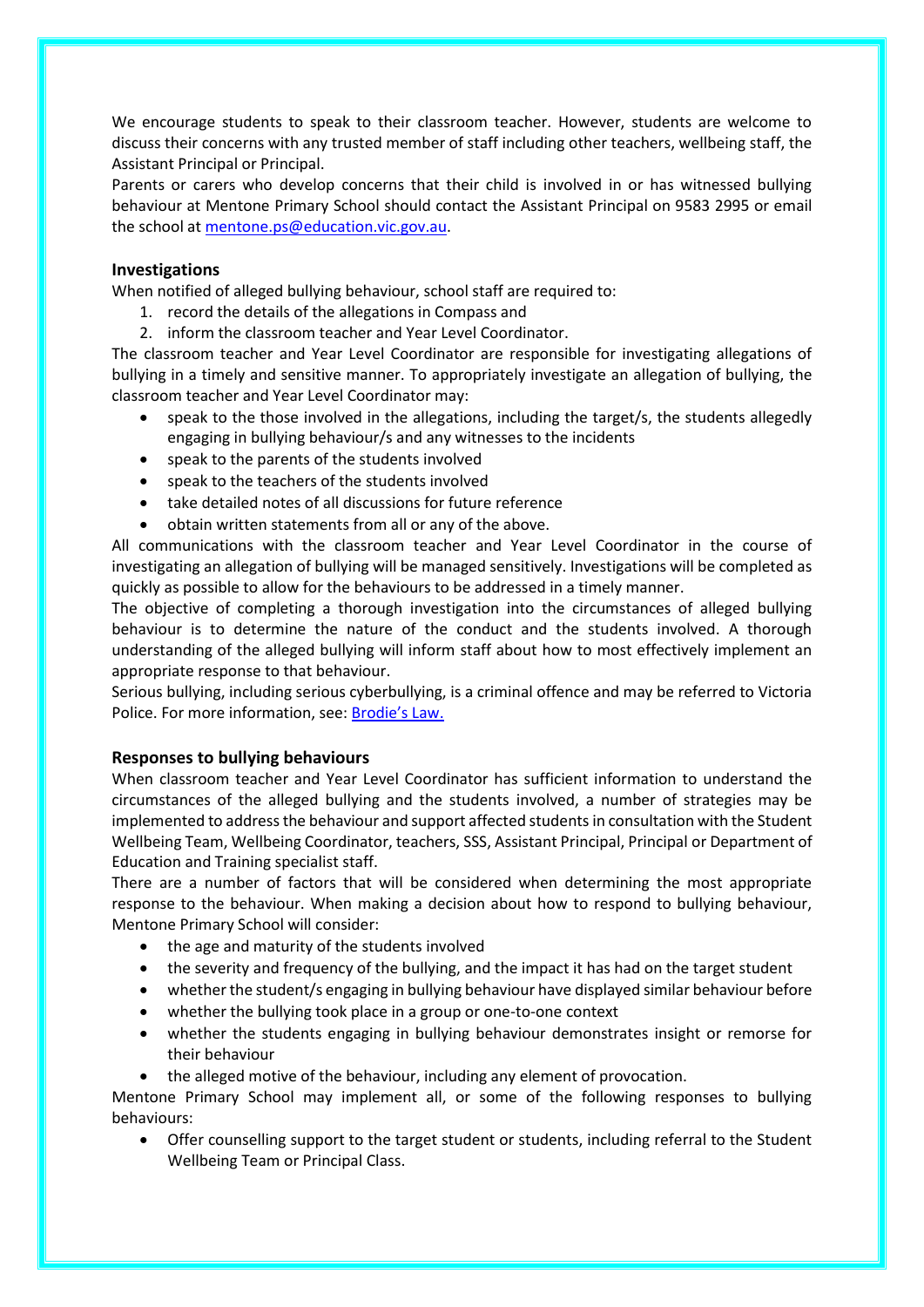- Offer counselling support to the students engaging in bullying behaviour, including referral to the Student Wellbeing Team or Principal Class.
- Offer counselling support to affected students, including witnesses and/or friends of the target student, including referral to the Student Wellbeing Team or Principal Class.
- Facilitate a restorative practice meeting with all or some of the students involved. The objective of restorative practice is to repair relationships that have been damaged by bringing about a sense of remorse and restorative action on the part of the person who has bullied someone and forgiveness by the person who has been bullied.
- Facilitate a mediation between some or all the students involved to help to encourage students to take responsibility for their behaviour and explore underlying reasons for conflict or grievance. Mediation is only suitable if all students are involved voluntarily and demonstrate a willingness to engage in the mediation process.
- Facilitate a Student Support Group meeting and/or Behaviour Support Plan for affected students.
- Monitor the behaviour of the students involved for an appropriate time and take follow up action if necessary.
- Implement year group targeted strategies to reinforce positive behaviours.
- Implement disciplinary consequences for the students engaging in bullying behaviour, which may include removal of privileges, suspension and/or expulsion consistent with our Student Wellbeing and Engagement policy, the Ministerial Order on Suspensions and Expulsions and any other relevant Department policy.

Mentone Primary School understands the importance of monitoring and following up on the progress of students who have been involved in or affected by bullying behaviour. Where appropriate, school staff will also endeavour to provide parents and carers with updates on the management of bullying incidents.

Staff involved are responsible for maintaining up to date records of the investigation of and responses to bullying behaviour.

# **COMMUNICATION**

This policy will be communicated to our school community in the following ways:

- Available publicly on our school's website
- Included in staff induction processes
- Included in our staff handbook/manual
- Discussed at staff briefings/meetings as required
- Discussed at parent information nights/sessions
- Included in transition and enrolment packs
- Included as annual reference in school newsletter
- Made available in hard copy from school administration upon request.

#### **Further information and resources**

This policy should be read in conjunction with the following school policies:

- Statement of Values and School Philosophy
- Student Wellbeing and Engagement Policy
- Parent Complaints policy
- Duty of Care Policy
- Inclusion and Diversity Policy

The following websites and resources provide useful information on prevention and responding to bullying, as well as supporting students who have been the target of bullying behaviours:

- [Bully Stoppers](https://www.education.vic.gov.au/about/programs/bullystoppers/Pages/default.aspx)
- [Kids Helpline](https://kidshelpline.com.au/)